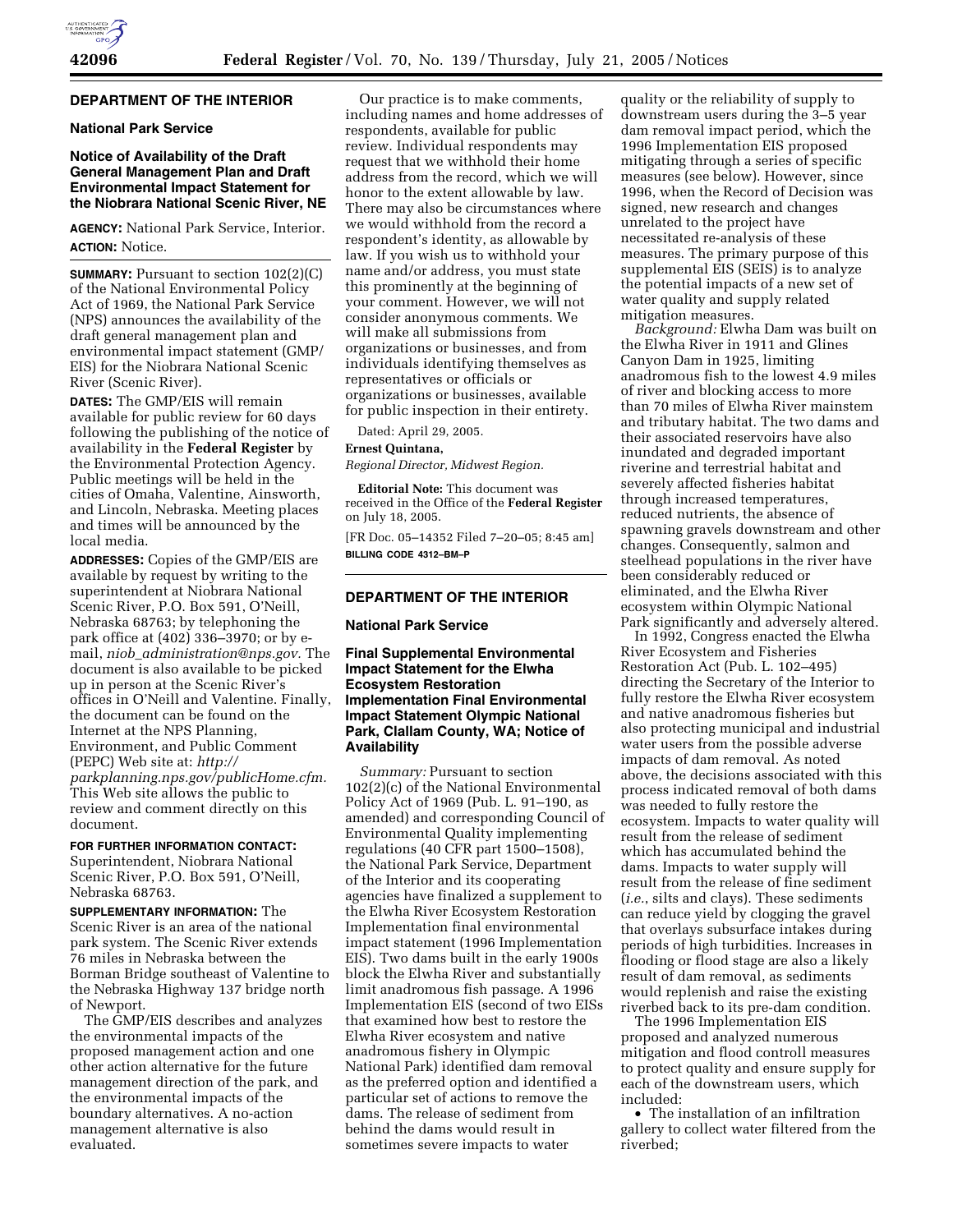• Open channel treatment of this water for industrial customers;

• Closure of the state chinook rearing channel during and for years following dam removal, with chinook production transferred to another state facility;

• The installation of a second subsurface Ranney collector on the opposite shore to maintain yield during meander away from the existing collector;

• A temporary package treatment plant to filter water from the Ranney wells during dam removal;

• Expansion of the tribal hatchery and of its infiltration gallery and drilling of groundwater wells to facilitate protection and production of Elwha anadromous fish for restoration, and;

• On-site flood protection for the Dry Creek Water Association wellfield, or connection of these users to the Point Angeles water system;

• The development of a mounded septic system on the Lower Elwha Klallam Reservation; and

• Strengthening and extension of the federal levee and other smaller levees and flood control structures.

Continued study by the cooperating agencies since the 1996 Implementation EIS was finalized revealed the potential for unforeseen difficulties with some of the mitigation facilities, and identified different measures from those analyzed to resolve these difficulties. Further refining of the expected flood stage following the restoring of riverbed sediments also showed it would be higher in some areas of the river and lower in others than the original modeling predicted. In addition, changes in user needs resulting from factors unrelated to the project required a new look at some of the mitigation measures. For example, chinook salmon and bull trout have both been listed as threatened since 1997, resulting in the requirement to keep the state rearing facility open during dam removal. Also, the city of Port Angeles must now meet new standards for the treatment of its municipal supplies. In addition, an industrial customer (Rayonier) which required very high quality water for its operation has since closed. The lowlying lands of the Reservation have also been developed to such a degree since 1996 that a small mounded septic system would not be adequate.

*Proposal and Alternatives:* The 1996 Implementation EIS focused on dam removal and sediment management and analyzed two action alternatives; it was tiered to an earlier programmatic EIS, which examined four options and a ''no action'' alternative for restoring the Elwha River ecosystem. Due to this extensive consideration of the overall

project and its alternatives, the SEIS only analyzed the most preferable feasible alternative for mitigating impacts to water quality and supply in some cases. This is true of the facilities that would supply treated water for industrial, hatchery and municipal use. When several options with relatively equal value in protecting users from impacts to water quality or from flooding were available, each was analyzed in the SEIS. These include maintaining water quality for Dry Creek Water Association and Elwha Heights homeowners, upgrading the tribal hatchery, treating tribal wastewater, and providing flood protection mitigation for the tribal and other residents along the river. A discussion of alternatives for industrial, hatchery and municipal use that were not selected for analysis, and rationales for not carrying them further, is provided in the SEIS (Chapt.2) and in the Elwha River Water Quality Mitigation Project Planning Report (available at *http://www.nps.gov/ olym/elwha/home.htm*).

As documented in the Draft and Final SEIS, the proposal is deemed to be the ''environmentally preferred'' alternative; and it includes the following:

• The use of surface water rather than a subsurface infiltration gallery and additional Ranney well to supply the city's municipal and industrial customers, the tribal hatchery and the state chinook rearing channel. This change is intended to prevent ''blinding'', which research after 1996 found was likely to occur in any kind of subsurface water collecting facility. Blinding clogs and effectively seals the surface with fine sediment for a period of time, and can substantially reduce water yield.

• Removal of the existing rock dam and intake structure that currently supplies the city's industrial customers, and replacement with a graded fish riffle and weir structure to pass fish (''Elwha Water Surface Intake'' in the SEIS) and pool water. The existing intake will be replaced.

• A sediment removal facility (''Elwha Water Treatment Facility'' in the SEIS) built in the location of the existing industrial treatment channel on the east bank of the river, which will receive water for treatment from the weir and intake described above. This facility will supply industrial customers, and also at times a new water treatment facility during the 3–5 year dam removal impact period.

• A new permanent water treatment facility in Port Angeles (''Port Angeles Water Treatment Facility'' in the SEIS) adjacent to the city's existing landfill area, which will receive water from the sediment removal facility during and for a period of time following dam removal, and subsequently from the city's existing Ranney collector.

• Flood protection of the Dry Creek Water Association's existing wellfield.

• Connecting the Elwha Heights Water Association to the Dry Creek Water Association water delivery system to protect water quality of Elwha Heights water users.

• Relocation of the tribal hatchery to the Halberd parcel on Lower Elwha Klallam Tribal land, with water supplied from the Elwha Water Treatment Plant during the sediment release impact period.

• Keeping the state chinook rearing channel open during dam removal with water from the Elwha Water Treatment Plant during the sediment release impact period and creating a rearing pond on nearby Morse Creek as an additional rearing location for use during dam removal.

• Raising the federal levee an average of 3.3 feet (as compared to 2.5 feet in the 1996 Implementation EIS) and armoring with rock riprap where needed. The federal levee would be extended both north and south to provide additional protection from flooding following dam removal. The northward extension would be 450 feet in length; the southward extension would be a 1,650 foot route south and southeast across the Halberd property. This route includes use (raising and strengthening) of an existing levee haul road. A second levee across the river would also be raised.

• A series of small-scale flood protection measures, such as raising wellheads, dikes, roads or property to protect private citizens and existing facilities (Ranney collector, state WDFW fish-rearing facility, etc.) would be built. Most are similar or identical to those already analyzed in the 1996 Implementation EIS.

• Providing an on-reservation wastewater collection and treatment system to handle wastewater generated on the Lower Elwha Klallam Tribe's reservation.

• Sections removed from Glines Dam would be transported to a private facility to be crushed and recycled if economics indicate this would be advantageous. If not, concrete would be disposed of in open pit mines and other locations evaluated in the 1996 Implementation EIS.

• A trail, overlook and chemical toilet available to all (including disabled) visitors would be built to observe the removal of Elwha Dam and offer future interpretive opportunities.